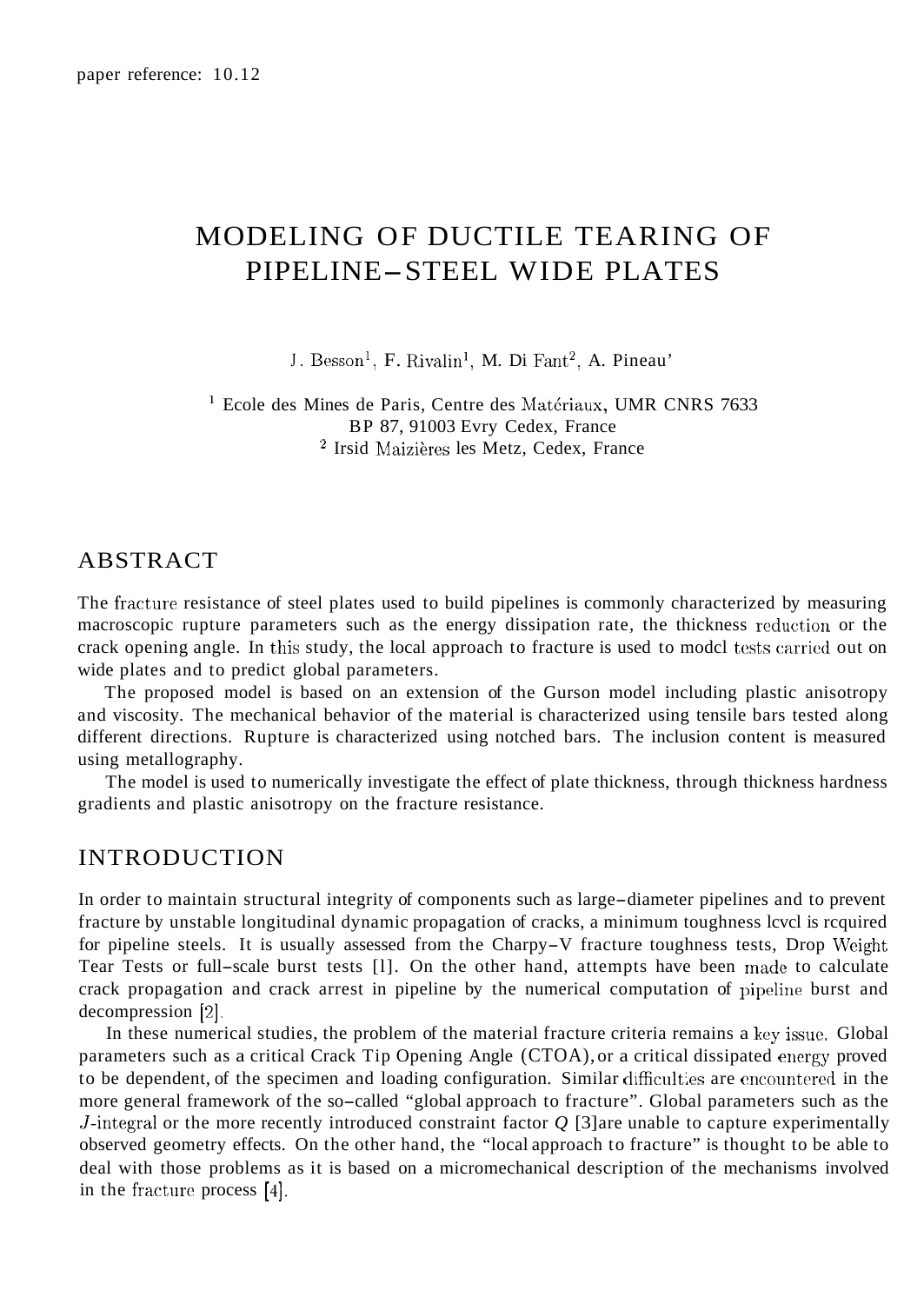The aim of this paper is to demonstrate the ability of fully-coupled local approach of ductile fracture to simulate crack propagation over long distances. For this purpose, a rolled ferrito-pearlitic steel was investigated using static and dynamic ductile tearing experiments. Tests were carried out on wide plates allowing for crack advances over 200 mm. The mechanical and damage behavior of the rnaterial was characterized using tensile specimens and notched bars.

The constitutive equations describing the material are based on the Gurson model [5] which has been extended to account for plastic anisotropy and viscous effects. Finite Element simulations are used to simulate ductile tearing tests. Simulations are restricted to static in plane propagation. Shear bands arc observed during dynamic tests. The influence of computational parameters such as mesh size, element shape are also studied in order to check the validity of the simulations. The model is applied to simulate crack propagation over long distances (i.e.  $> 100$  mm). The model is used to predict fracture global parameters such as the energy dissipation rate, *R*, proposed by Klemm [6] and Turner [7], the thickness reduction ratio at fracture, *2* and the CTOA. In particular, the cffcct of the sheet thickness on  $R$  and  $Z$  is investigated.

#### CONSTITUTIVE EQUATIONS — ANISOTROPIC GURSON MODEL

In order to represent the plastic and damage behavior of the investigated steel, an extension of the Gurson-Tvcrgaard-Needleman (GTN) model including plastic anisotropy and visco-plastic effects is proposed. An effective scalar stress  $\sigma_{\star}$  is implicitly defined by the following equation:

$$
\left(\frac{\sigma_H}{\sigma_\star}\right)^2 + 2q_1 f_\star \cosh\left(\frac{3}{2} q_2 \frac{\sigma_m}{\sigma_\star}\right) - 1 - q_1^2 f_\star^2 = 0\tag{1}
$$

 $\sigma_H$  is the Hill equivalent stress and  $\sigma_m$  the mean stress.  $q_1$  and  $q_2$  are constant parameters introduced on a phenomenological basis so that the model closely corresponds to unit cell calculations.  $f_{\star}$  is an effective porosity. It is a function of the actual porosity *f* which has been introduced by Tvergaard and Needleman (GTN modcl) to represent void coalescence leading to final fracture. It is assumed that coalescence starts at a critical porosity  $f_c$ . For actual porosities  $f$  larger than  $f_c$ , the mechanical softening due to void growth is larger than what is predicted by the original Gurson model. Based on these assumptions, the simplest phenomenological form for  $f_{\star}$  is expressed as :

$$
f_{\star} = \begin{cases} f & \text{if } f < f_c \\ f_c + \delta \left( f - f_c \right) & \text{if } f > f_c \end{cases} \tag{2}
$$

where  $S > 1$  is a coefficient representing the increased damaging effect of porosity. Both  $f_c$  and 6 have to be adjusted. Failure occurs when  $f_{\star} = 1/q_1$ . The flow potential  $\Phi$  is then defined as:

$$
\Phi = \sigma_{\star} - R \tag{3}
$$

where  $R$  is the yield stress of the undamaged material depending on the matrix cumulated plastic strain p. In the case of plastic flow, the yield condition is expressed as  $\Phi = 0$ . The present formulation is then equivalent to the standard formulation of the Gurson model in which equation 1 is considered as the yield condition. In the case of viscoplasticity, flow occurs for  $\Phi \geq 0$ . The difference  $\sigma_{\star}$  – R is then considered as an effective creep stress.

In order to account for the plastic anisotropy of the material, the von Mises equivalent stress  $\sigma_e$ (used in the standard GTN model) has been replaced by the Hill equivalent stress  $\sigma_{II}$  in equation 1 :  $\sigma_H$  is defined as:

$$
\sigma_H = \sqrt{\frac{3}{2}} \,\mathbf{S} : \mathbf{H} : \mathbf{S} \tag{4}
$$

where **s** is the stress deviator and H the Hill anisotropy fourth order tensor. When writing  $\sigma_H$  in the anisotropy principal axes, which, in the case of the study, correspond to  $S =$  Short Transverse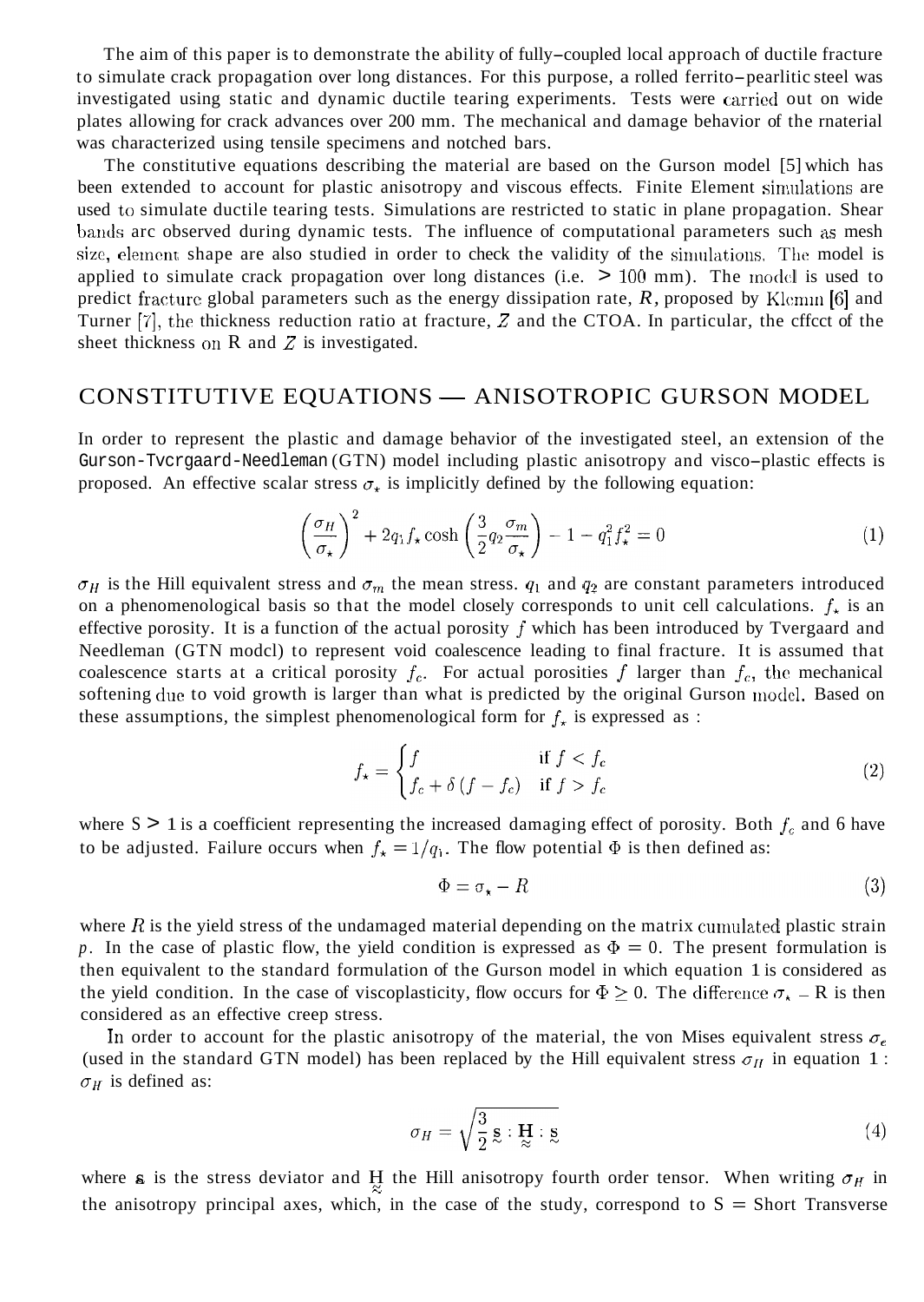

Figure 1: Wide plate specimen. Shaded areas represent welded reinforcements used to prevent plastic collapse in the loading region

(thickness),  $T =$  Transverse (perpendicular to rolling direction) and  $L =$  Long (parallel to rolling direction) directions,  $\sigma_H$  has the following expression:

$$
\sigma_H^2 = \frac{3}{2} \left( h_{\rm ss} s_{\rm ss}^2 + h_{\rm TT} s_{\rm TT}^2 + h_{\rm LL} s_{\rm LL}^2 + 2 h_{\rm ST} s_{\rm ST}^2 + 2 h_{\rm TL} s_{\rm TL}^2 + 2 h_{\rm SL} s_{\rm SL}^2 \right) \tag{5}
$$

This modification of the Gurson model is purely phenomenological. It only affects the contribution of deviatoric stresses on the potential definition. The role of pressure *(a,)* in the modified potential remains the same as in the original Gurson model. Damage is still assumed to be isotropic.

### **MATERIAL TESTING — MATERIAL PARAMETERS**

The material of this study is a X70 ferritic pearlitic steel. It belongs to the HSLA (High Strain Low Alloyed) steel family, micro-alloyed with niobium and vanadium. Investigation of the inclusions by image analysis of polished surfaces as well as X-ray analysis revealed a very low inclusion volume fraction (about 1.5  $\cdot$  10<sup>-4</sup>) which is related to the very low sulphur and phosphorus content. The inclusion population is characterized by small, globular particles of low mean diameter (about 1pm), composed of two phases combining calcium sulfide Cas and aluminum or magnesium oxides [8].

The mechanical behavior was investigated using standard test samples including smooth and notched round tensile bars. Crack propagation over long distances was studied using wide plates  $(685 \text{mm} \times 250 \text{mm})$  with a lateral saw-machined notch. These plates were tested using a 2500 kN tensile machine under quasi-static conditions (ram speed  $0.1 \text{ mm} \cdot \text{s}^{-1}$ ). Under these conditions, fracture surfaces are flat and perpendicular to the loading direction. Note that under dynamic conditions, shear fracture is observed. **A** schematic drawing of the specimen is shown on figure 1.

Materials parameters (gathered in table 1) can be divided in two different sets: (i) parameters relative to the (visco)-plastic behavior, (ii) parameters relative to damage and rupture behavior. Due to the very low inclusion volume fraction, damage has very little effect on the overall plastic behavior until the plastic strain reaches  $\approx$  20%. It was therefore possible to independently determine the first set of parameters using tensile specimens along 6 directions of the plate including three out-ofplane directions (L, T, S, LT, TS, SL). The hardening behavior is described using a simple power law relationship:

$$
R(p) = K (p + \varepsilon_0)^n \tag{6}
$$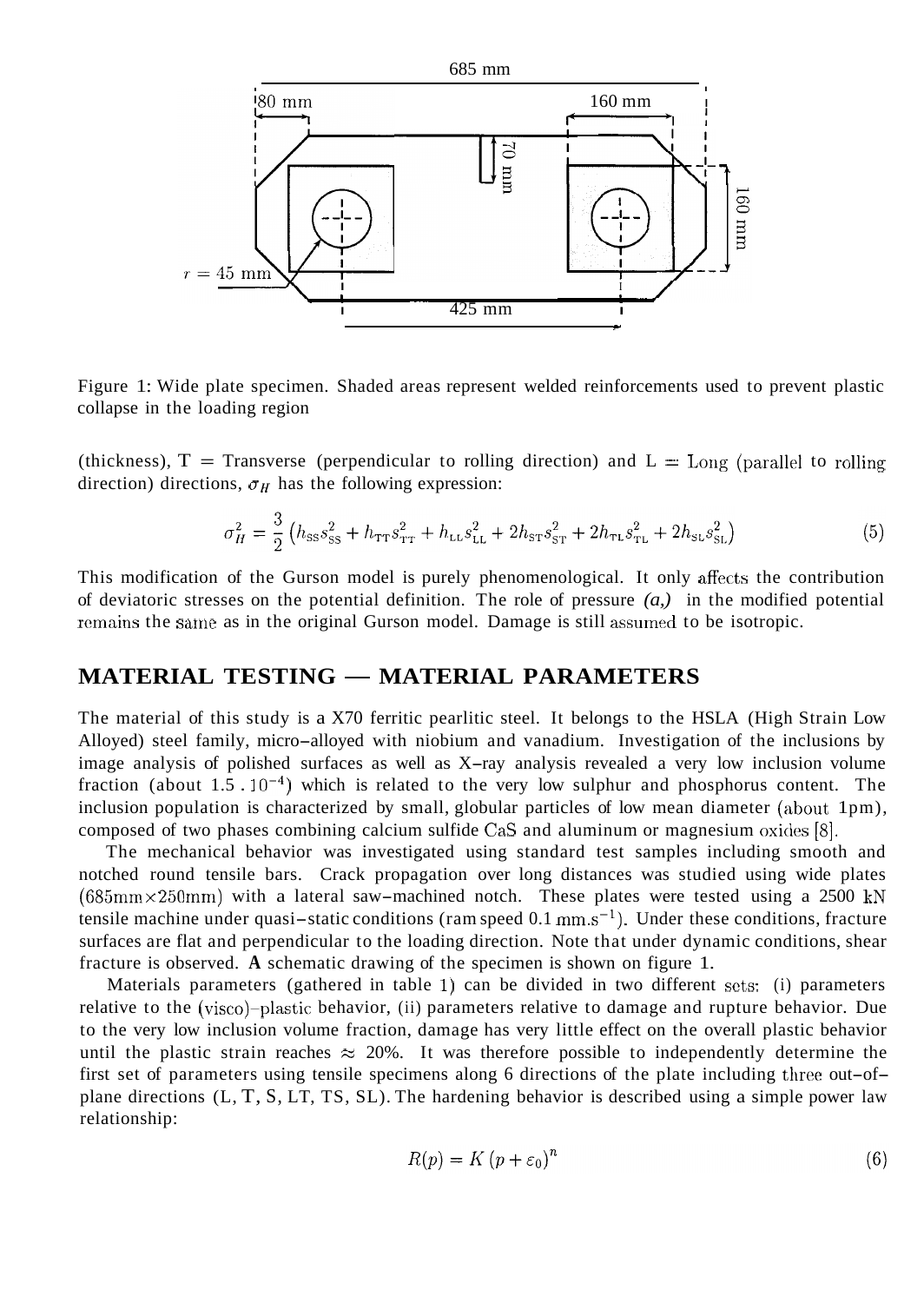#### TABLE 1 MODEL PARAMETERS

| Elasticity                      | Young's modulus: 210 GPa, Poisson's ratio: 0.3                         |
|---------------------------------|------------------------------------------------------------------------|
| Plastic hardening               | $K = 795$ MPa, $n = 0.13$ , $\varepsilon_0 = 0.002$                    |
| Viscoplasticity                 | $IS = 55 \text{ MPa.s}^{1/n'}$ , $n' = 5$                              |
| Hill criterion                  | $h_{\text{LL}} = 1.185, h_{\text{TT}} = 0.823, h_{\text{ss}} = 1.552,$ |
|                                 | $h_{\text{LT}} = 1.586, h_{\text{TS}} = 1.896, h_{\text{SL}} = 0.801$  |
| <b>GTN</b>                      | $f_0 = 1.5 10^{-4}$ , $f_c = 7.4 10^{-4}$ , $\delta = 3.8$             |
| Element, thickness $h_T = 1$ mm |                                                                        |

The viscoplastic behavior was characterized using a Norton law:

$$
\dot{p} = \left\langle \frac{\sigma_H - R(p)}{K'} \right\rangle^{n'} \tag{7}
$$

In particular, it can be noted that *h*,, is much larger than *h*,, and  $h_{TT}$ . This indicates that, in a tensile test along the L (resp. T) direction, the investigated material deforms more along the S direction than along thc T (resp. L) direction, as observed experimentally.

The initial void volume fraction  $f_0$  was taken as being the inclusion (CaS+oxides) volume fraction [8]. It was thus assumed that immediate debonding between the matrix and the inclusions takes place. Damage parameters of the Gurson-type model  $(f_c \text{ and } 6)$  have to be determined by comparing experiments with FE simulations. For this purpose, axisymmetric notched bars were used. The minimum diarneter,  $\phi_0$ , and the outer diameter, \$,were equal to 10 mm and 18 mm, respectively, while the notch radius was taken equal to **4** and 2 mm Reducing the notch radius increases the stress triaxiality ratio in the minimum section and leads to lower strains to failure. To perform the identification of *fc*  and 6, experimental normalized forces  $F/S_0$  (F: force,  $S_0$ : initial minimum cross section) and radial displacement along the L direction  $\Delta\phi_L$  were compared with Finite Element (FE) simulations. Note that due to strong anisotropic behavior of the material, three-dimensional calculations are rcquired. *fc* and S were adjusted to reproduce the sharp drop of the load which corresponds to the initiation of a central crack in the specimens.

In order to model crack propagation, it is necessary to adjust a characteristic length. In practice, this length is defined by sclecting a proper mesh size [g]. Test calculations have shown that the element size in the direction perpendicular to the crack plane, has the greatest influence. In the present case, this length is defined by selecting a proper mesh size  $[9]$ . Test calculations have shown that the element size in the direction perpendicular to the crack plane, has the greatest influence. In the present case, cracks p size along the transverse direction  $h$ . It was adjusted in order to represent the experimental energy dissipation rate *R.* 

# NUMERICAL PROCEDURES

The modified GTN model was implemented in the FE software Zébulon, developed at Ecole des Mines de Paris [lo]. An implicit scheme is used to integrate the constitutive equations. The consistent tangent matrix is computed using the method proposed in [ll]. As the material is anisotropic, the simplified method proposed by Aravas  $[12]$  cannot be used. The material is considered as broken when  $f_{\star}$  reaches  $1/q_1 - E$  with  $E = 10^{-3}$ . In that case, the behavior is replaced by an elastic behavior with a very low stiffness (Young's modulus:  $E_b = 1 \text{ MPa}$ ). Calculations were done using quadratic elements with reduced integration. Plane stress  $(PS)$ , plane strain  $(PE)$  and 3D elements were used. In regions where the crack propagates, 8 nodes (PS and PE) and 20 nodes (3D) elements were used. An updated Lagrangian formulation was used in which Jauman stress rates are used.

An example of the FE meshes used to simulate ductile tearing of wide plates is shown on figure 2. The initial thickness of the plate is referred to as  $B_0$ . Due to the symmetries of the problem, one fourth of the specimen is meshed. In some cases, combined 2D/3D meshes wcre used. This technique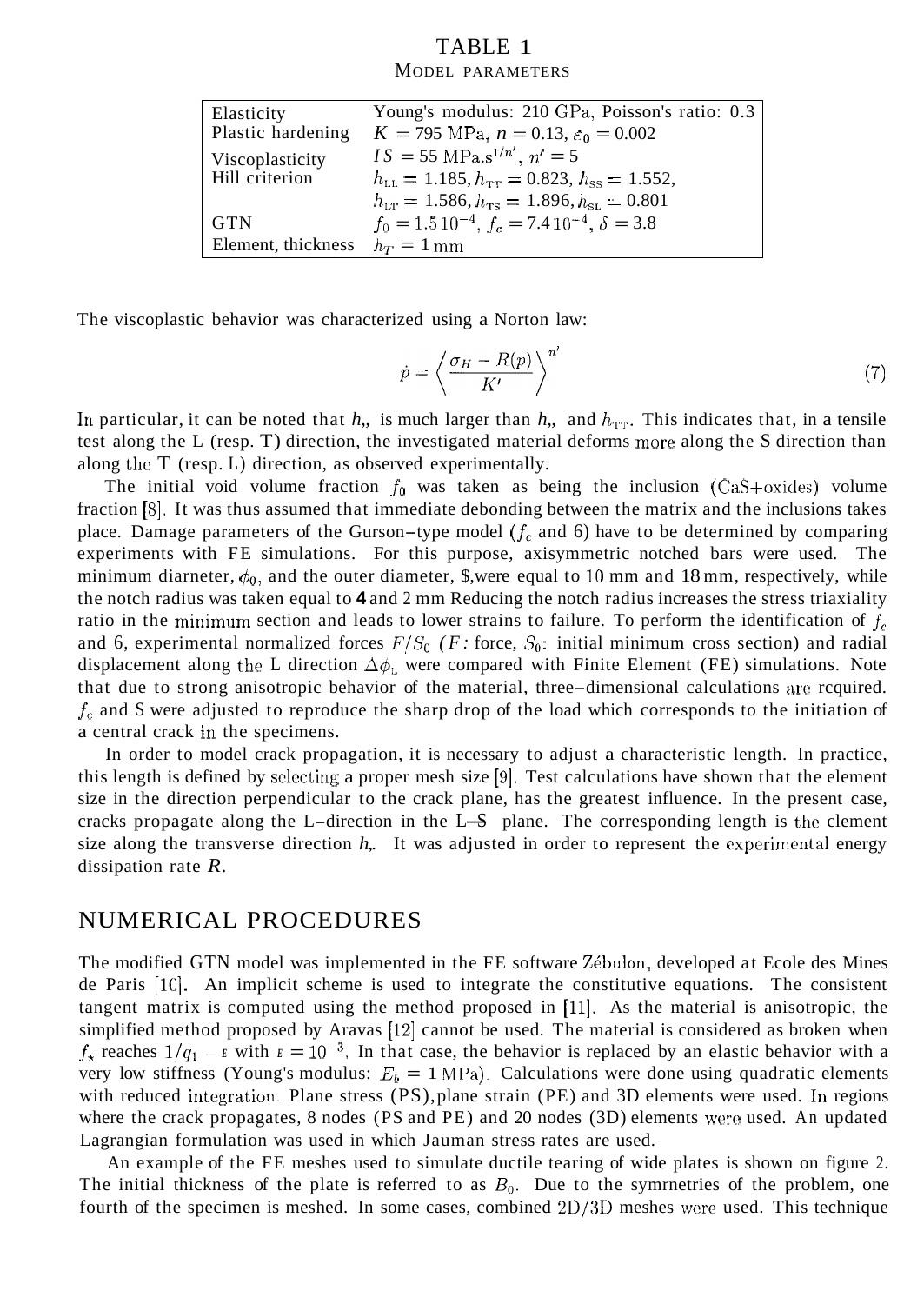

Figure 2: Meshes used for the FE simulations

reduces the number of degrees of freedom. The 2D part (plane stress) is used to load the specimen while the crack propagates in the 3D part. The number of elements used to mesh the thickness was varied between 1 and 6 in order to study the role of mesh refinement on the results.

# RESULTS

Tests conducted on wide plate specimens were used to determine two macroscopic fracture parameters: (1) the energy dissipation rate  $R$ , (2) the thickness reduction ratio  $Z$ . They are defined as:

$$
R = \frac{1}{B_0} \frac{dU}{da} \qquad Z = \frac{B_0 - B_R}{B_0} \tag{8}
$$

where  $B_0$  (resp.  $B_R$ ) is the initial plate thickness (the plate thickness at rupture), a the crack length and U the dissipated energy. Tests have shown that both R and *2* have almost constant values for crack advances between 50 and 140 mm.

Numerical simulation was used compute both R and *2.* Three effects have been studied: (i) effect of the plate thickness, (ii) effect of a hardness gradient, (iii) effect of plastic anisotropy.

#### Mesh size sensitivity

The element thickness in the loading direction (T) was fixed to represent the experimental values of R. However element sizes in both other directions can also influence the numerical results. The maximum number of elements used to mesh the thickness is 6. The problem has then about 30000 degrees of freedom. The following conclusion can be drawn from the numerical investigations:

• Z: 6 elements in the thickness are required to obtained a good description of necking for a thickness equal to 20 mm. For  $B_0 < 10$  mm results tend to be less sensitive as plane stress conditions prevail (e.g. for  $B_0 = 10$  mm the same results are obtained for 2 and 3 elements). For large values of *Bo,* plane strain conditions dominate so that the results also become independent on the thickness discretization.

*<sup>0</sup>*R: Calculated valucs of R are much less sensitive to the thickness discretization. Large scale yielding is always observed so that the energy dissipated in the elements undergoing rupture (and consequently the highest thickness reduction) remains small compared to the total energy.

 $\bullet$  *h*, Values of 2.5 and 5.0 mm were used for the element size in the propagation direction  $(h<sub>L</sub>)$ . No significant differences were found.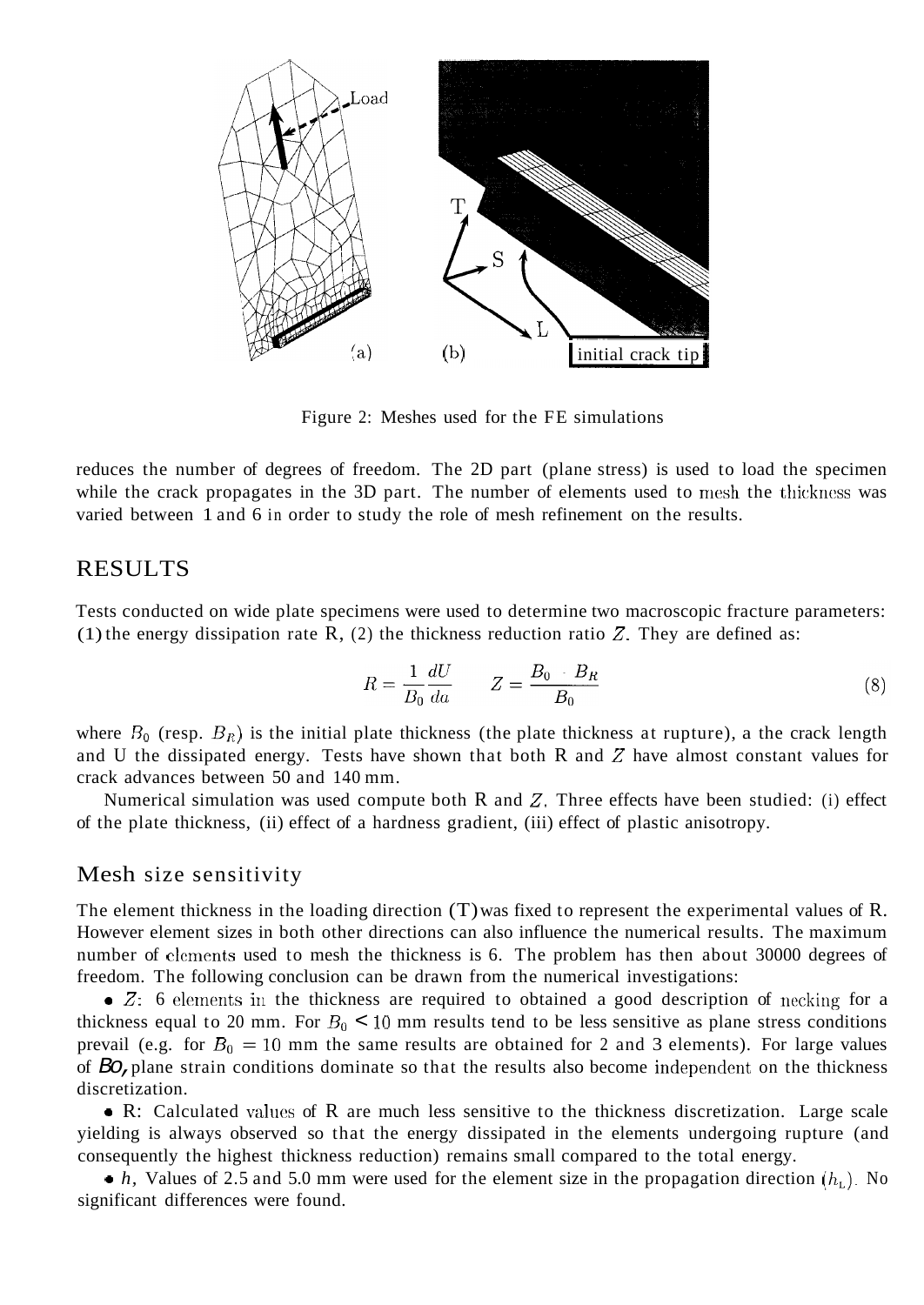

Figure 3: Effect of the initial plate thickness  $B_0$  on the energy dissipation rate (a) and the thickness reduction *Z* (b). Open symbols: simulations, closed symbols: experiments for two steels (A) and (B).

The elements used in this work remain however large in comparison with other studies [13, 14]. However considering the total simulated crack advance, the same number of elements/degrees of freedom are used to describe propagation. Based on the previous remarks, it appears that the present FE discretization is suitable to model the main experimental features and trends observed during propagation. It is clearly not fine enough to closely represent initiation.

# Thickness effect

Figure **3** shows the variations of R and *2* as a function of the initial thickness. For some thicknesses, several simulations were performed using different element size. FE simulations correctly represent the fact that R reaches a maximum (for  $B_0$  **M** 20 mm) and are in reasonable agreement with the experiments. The evolution of R as a function of  $B_0$  can be explained as follows. As thickness increases, the deformation condition along the thickness direction progressively changes from plane stress to plane strain. This results in an increase of the stress triaxiality ratio which has two antagonist effects: (i) higher stresses are generated in the loading direction leading to a higher dissipated energy : (ii) the void growth rate  $f$  is increased so that the critical porosity  $f_c$  is reached sooner. This results first in an increasing value of *R* (due to higher stresses) followed by a decrease (due to the accelerated void growth). On the other hand, *2* is a continuously decreasing function of the thickness.

### Through-thickness hardness gradient

Rolled plates can have a softer or harder outer surface [8]. In order to numerically investigate the effect of such a hardness gradient, calculations were performed under the following assumptions. The plate (thickness: 10 and 20 mm) is divided in bulk and a skin regions having the same volume. Bulk and skin are assumed to be either softer or harder  $(\pm 30\%)$  so that the average stress—strain curve (given by the law of mixture) in the loading direction remains constant. Three situations are therefore envisaged: (i) soft skin, hard bulk, (ii) hard skin, soft bulk, (iii) homogeneous material. All other properties are supposed to remain constant. It is shown on figure 4 that the higher R is obtained in the case where the plate has a hard skin ; the lowest value is obtained in the case of the soft skin. The opposite trend is observed for the thickness reduction *2.* FE analysis shows that a hard skin prornotes a more homogeneous stress state along the thickness direction together with a lower stress triaxiality in the middle of the plate. In this case, the crack front tends to be flatter as shown on figure 5.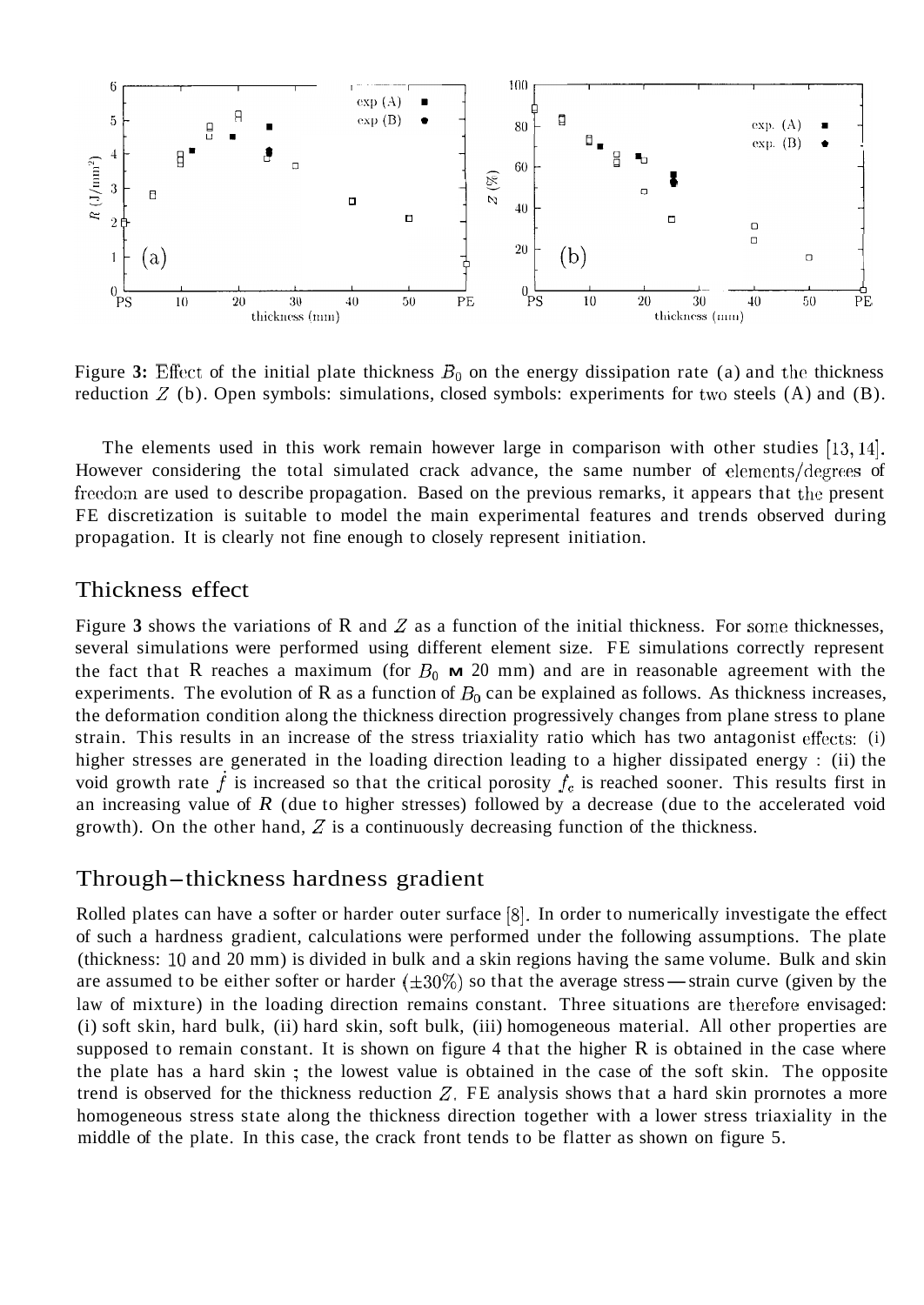





Figure 5: Crack front (gray) for different hardness profiles.

### Plastic **anisotropy**

Experiments carried out on plates (thickness:  $25.4 \text{ mm}$ ) under quasi-static conditions have shown that the crack growth resistance depends on the loading direction  $[8]$ . Tests in the T-L orientation (i.e. T: loading direction, L: crack growth direction) give an average value of  $R$  equal to 4.05 J/mm<sup>2</sup> and the crack growth resistance depends on the loading direction [8]. Tests in the T--L orientation (i.e. T: loading direction, L: crack growth direction) give an average value of *R* equal to 4.05 J/mm<sup>2</sup> and an average valu growth direction) give the following values:  $R = 4.45 \text{ J/mm}^2$ ,  $Z = 64\%$ . This indicates that the an average value of Z equal to 52%. Tests in the L-T orientation (i.e. L: loading direction, T: crack<br>growth direction) give the following values:  $R = 4.45 \text{ J/mm}^2$ ,  $Z = 64\%$ . This indicates that the<br>T-L orientation is l T-L orientation is less resistant than the L-T orientation. In order to interpret these results, FE simulations were carried out in the T-L and L-T orientations. A fictitious isotropic material was also adopted. In these additional 3D calculations, it was assumed that the values of  $f_0$ ,  $f_c$  and  $\delta$  were the same as those used previously. The plate thickness is equal to 25.4 mm using 2 elements along the thickness. Results are the following:

| wing:        |       |         |           |
|--------------|-------|---------|-----------|
|              | $T-1$ | $L - T$ | Isotropic |
| $Z(\%)$      | 34    | 14      | 21        |
| $R (J/mm^2)$ | 3.9   | 5.1     | 22        |